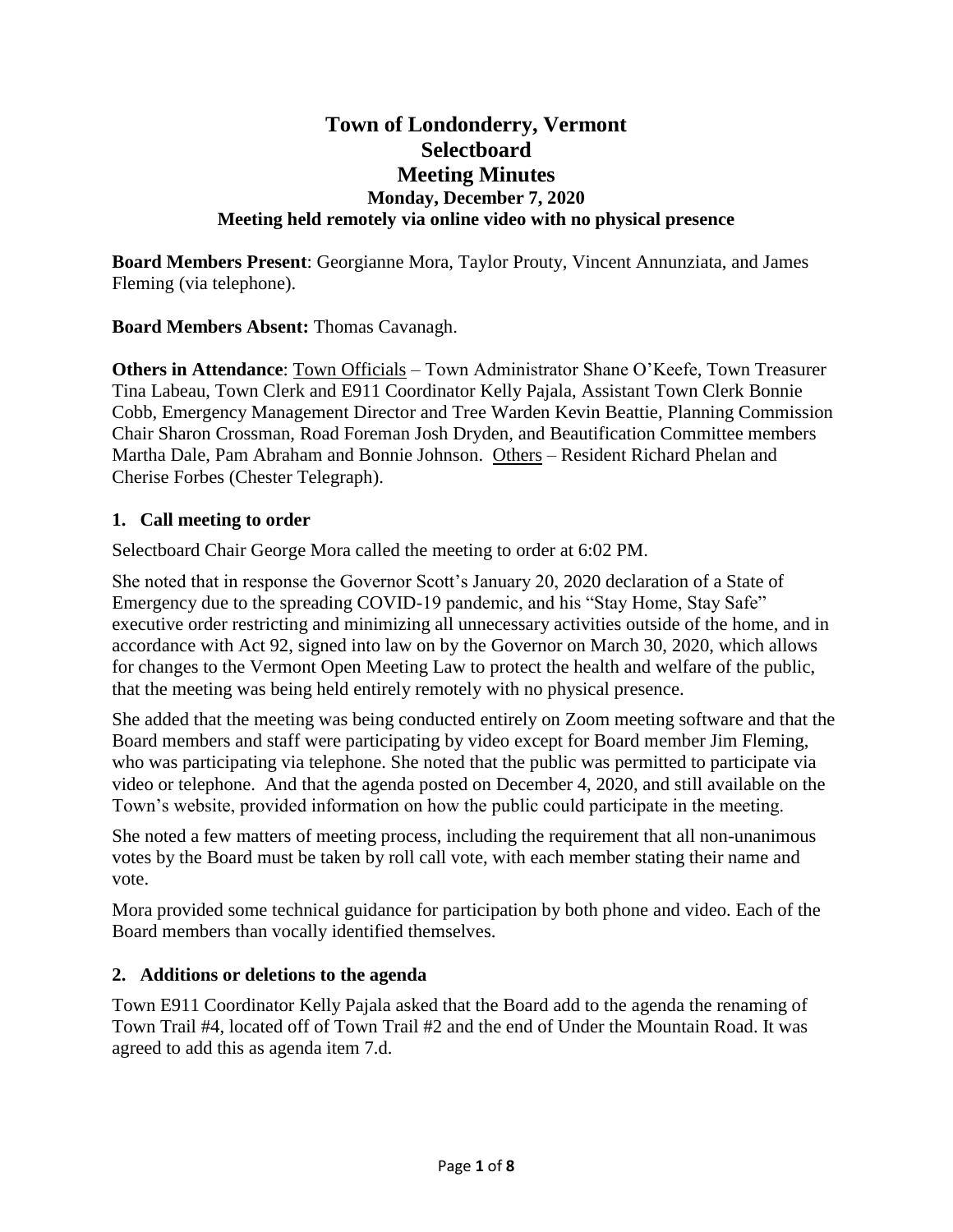# **3. Minutes Approval – Meetings of 11/16/2020, 11/20/2020 & 12/3/2020**

*Vincent Annunziata moved to approve the minutes of the Selectboard meeting of November 16, 2020, seconded by Taylor Prouty, passed 4-0-1 with Tom Cavanagh abstaining due to his absence from the meeting.*

*Vincent Annunziata moved to approve the minutes of the Selectboard meeting of November 20, 2020, seconded by Taylor Prouty, passed 4-0-1 with Tom Cavanagh abstaining due to his absence from the meeting.* 

*Vincent Annunziata moved to approve the minutes of the Selectboard meeting of December 3, 2020, seconded by Jim Fleming, passed 4-0-1 with Tom Cavanagh abstaining due to his absence from the meeting.*

# **4. Selectboard Pay Orders**

*Jim Fleming moved to approve the pay orders for payroll and accounts payable, seconded by Tom Cavanagh, Passed unanimously.*

### **5. Announcements/Correspondence**

Pajala discussed with the Board options to change the way the Town hold its 2021 Town Meeting in response to the ongoing pandemic conditions. She noted that the Selectboard already has the authority to hold Town Meeting by Australian ballot this year by virtue or recent legislation. There is also a draft bill in the works that would allow for Town meetings to be held later in the year, possibly May or June, that would allow for an in-person and/or outdoor meeting. The bill would also allow for the option of the Town mailing out absentee ballots to all Voters, similar to the recent November election, allow logistical operations changes for Town Clerks, and provide that all Town officers currently serving would continue to serve until the next election.

As various deadlines relating to Town Meeting are fast approaching, Pajala suggested that the Board discuss this further and in more detail at the next meeting or soon thereafter.

O'Keefe mentioned that he and Mora had met with State Highways Safety Office Administrator and staff, regarding radar speed signs and as a result have requested two radar speed signs from the Windham County Sheriff's office, which may be available probably on the spring. Also, a mobile speed cart may be made available by the Sheriff's Department in the coming week on VT Route 100, weather permitting.

Mora mentioned that feedback from the State on employing a large number of radar speed signs would not be permitted, as the research indicates that they can become less effective over time. The recommendation is that the Town use a smaller number of moveable signs.

O'Keefe noted that he had done research on logistics of an engineering report for the William dam, and it is estimated to cost approximately \$50,000, and he has received from the State of Vermont a list of approved engineers who can do the work.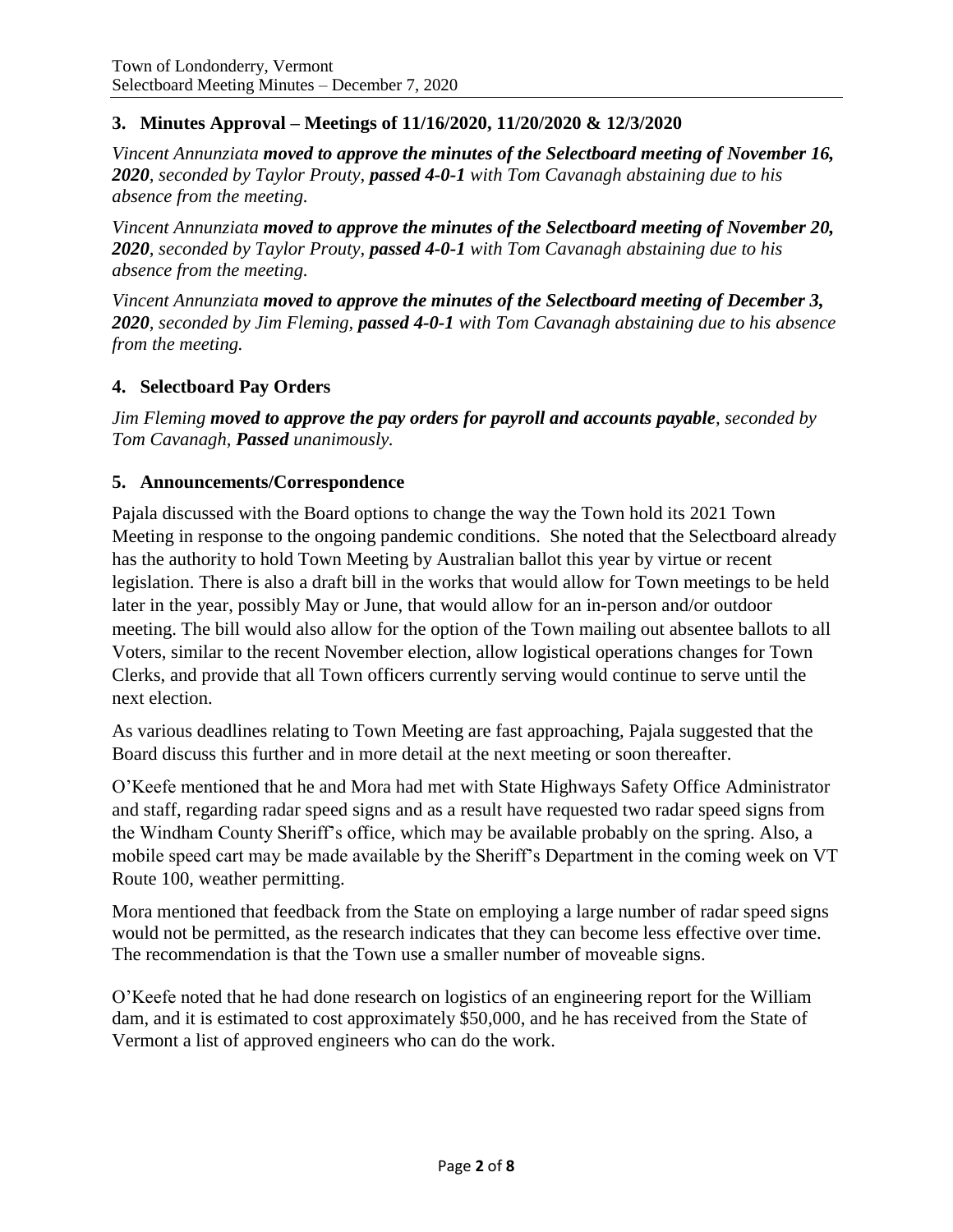O'Keefe mentioned that the new Zoning Administrator and Floodplain Administrator Will Goodwin would begin work the following day, and would meet with him and Sharon Crossman to discuss transitional issues, and status of applications.

He noted that the Town Garage generator connection looks to wrap up next week. There have been manufacturing delays due to the demand for generator products in general due to economic factors.

He mentioned that the Town had received formal notice that day of a \$5,600 community facilities grant from BDCC for the design of the Town Office renovation project., we he had applied for back in February.

O'Keefe conformed that the Town office internet booster was installed that day.

He also noted correspondence included in the Board's meeting packet was as follows:

- A letter received on November 6th from the Stratton Mountain School to area towns about safety measures for its Nordic skiing dry land training while on Town roads. Concerns about this were briefly discussed at a recent Board meeting.
- The final Road Safety Audit of VT Route 11 in the north village area prepared by VTrans and dated November 25, but just received this past week. This was requested by the Board on August 3rd, and the draft was presented on November 16th.

# **6. Visitors and Concerned Citizens**

None.

# **7. Town Officials Business**

# **a. Emergency Management Director – COVID-19 response updates**

Kevin Beattie mentioned that there is not much to mention on COVID-19 at the time, but that hospital capacity is running low around the country, but is fine right now in Vermont but that that could change. He mentioned that emergency management did not have a significant function at this time but would be monitoring and ready to jump back in as necessary.

# **b. Emergency Management Director/Tree Warden – Emerald Ash Borer update**

Beattie mentioned that he had had conversation with a Green Mountain Power representative and the company is in the process of marking trees for take-down that affect its right-of-way. It's a large multi-year project with no set timeframe and the company will be contacting affected property owners. The bad news is that there are some trees affecting the Town rightof-way that he thought GMP would mark but have not been, which would put more work effort and cost onto the Town.

He recommended that the Town Meeting warning include at least a \$3,000 contribution to the EAB capital reserve fund, but it would need to be increased in the future.

# **c. Conservation Commission - Donations in lieu of honoraria payment**

The Board considered a request from Conservation Commission Chair Irwin Kuperberg, to allow for budgeted honoraria normally provided to speakers at Commission events to be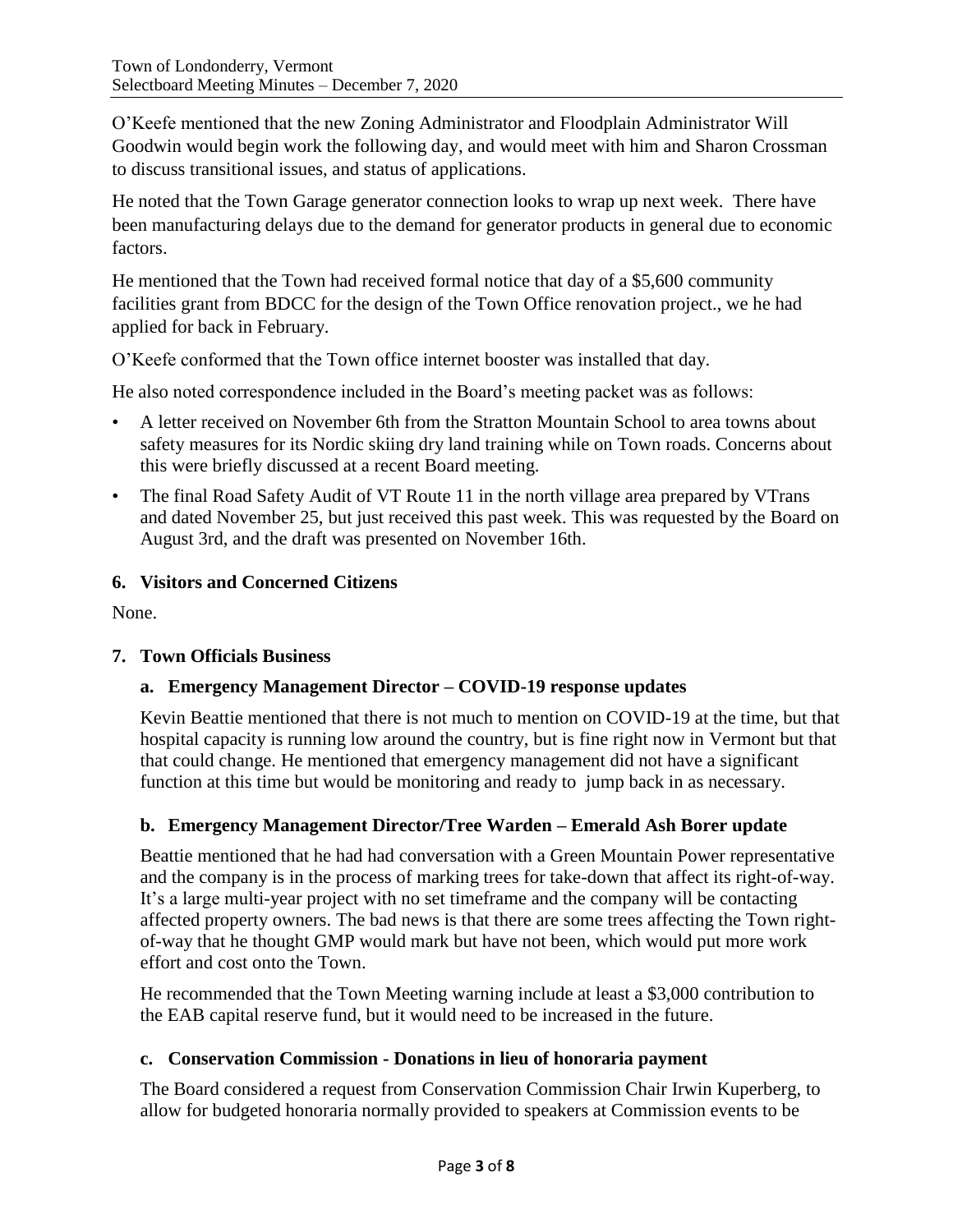instead donated to conservation-related organizations of the speaker's choosing. It was noted that there have been a number of remote meetings held due to the pandemic, and most of the speakers have been public sector employees and therefore are unable to accept the funds themselves.

It was mentioned that as public employees the presentations given were likely a part of their jobs and they were therefore already paid for their efforts by their employers. Also, the matter of outside organizations seeking Town funds through the standard appropriations process. Mora suggested that the Commission write thank-you letters to the speakers and keep budgeted funds for direct conservation efforts in town. The other Board members either agreed or had no issues with this suggestion. No formal action was taken by the Board on the request.

# **d. E911 Coordinator – Rename Town Trail #4**

Pajala mentioned that she had been approached by the Town of Jamaica E911 Coordinator to jointly rename Legal Trail #4 that spurs off of Legal Trail #2, located at the end of Under the Mountain Road (TH#36), and leads into Jamaica where a new home is being built in Jamaica's legal trail portion of the travelled way. She noted that the Selectboard had approved the Jamaica property owners' request to upgrade and maintain the legal trails to the Town line. The legal trail is considered to be Under the Mountain Road Extension at this time and the two E911 Coordinators are recommending the name be changed to Shatterack Mountain Road, she stated. The Board reviewed several maps provided by Pajala. She suggested that the Town's road maintenance agreement with the Jamaica property owners could be changed to reflect a name change.

Beattie suggested that signage directing travelers to Town Rail #4 would be important due to Town Trail #2 being impassable for vehicles past their intersection.

Prouty noted that the signage at the change from Under the Mountain Road and Under Mountain Legal Trail (Trail #2) needs to be corrected. O'Keefe noted that the Class 3 portion of Under the Mountain Road extends beyond the existing sign that notes the end of Town maintenance. Mora noted that the sign was placed at the request of homeowners beyond. O'Keefe suggested either maintaining the end of the Class 3 road or reclassify it as either a Class 4 road or legal trail.

*George Mora moved to rename Londonderry Legal Trail #4 as Shatterack Mountain Road, seconded by Tom Cavanagh, Passed unanimously.*

# **8. Transfer Station/Solid Waste Management**

# **a. Updates**

Tom Cavanagh mentioned that the new Sunday employee has been doing a great job. Tina Labeau noted that the 2021 Transfer Station stickers are now available (and green).

# **9. Roads and Bridges**

# **a. Updates**

Dryden noted the following usage for the month of November 2020, through 1/26/2020:  $Salt - 68$  tons  $Sand - 92$  yards Vehicle Fuel – 394 gallons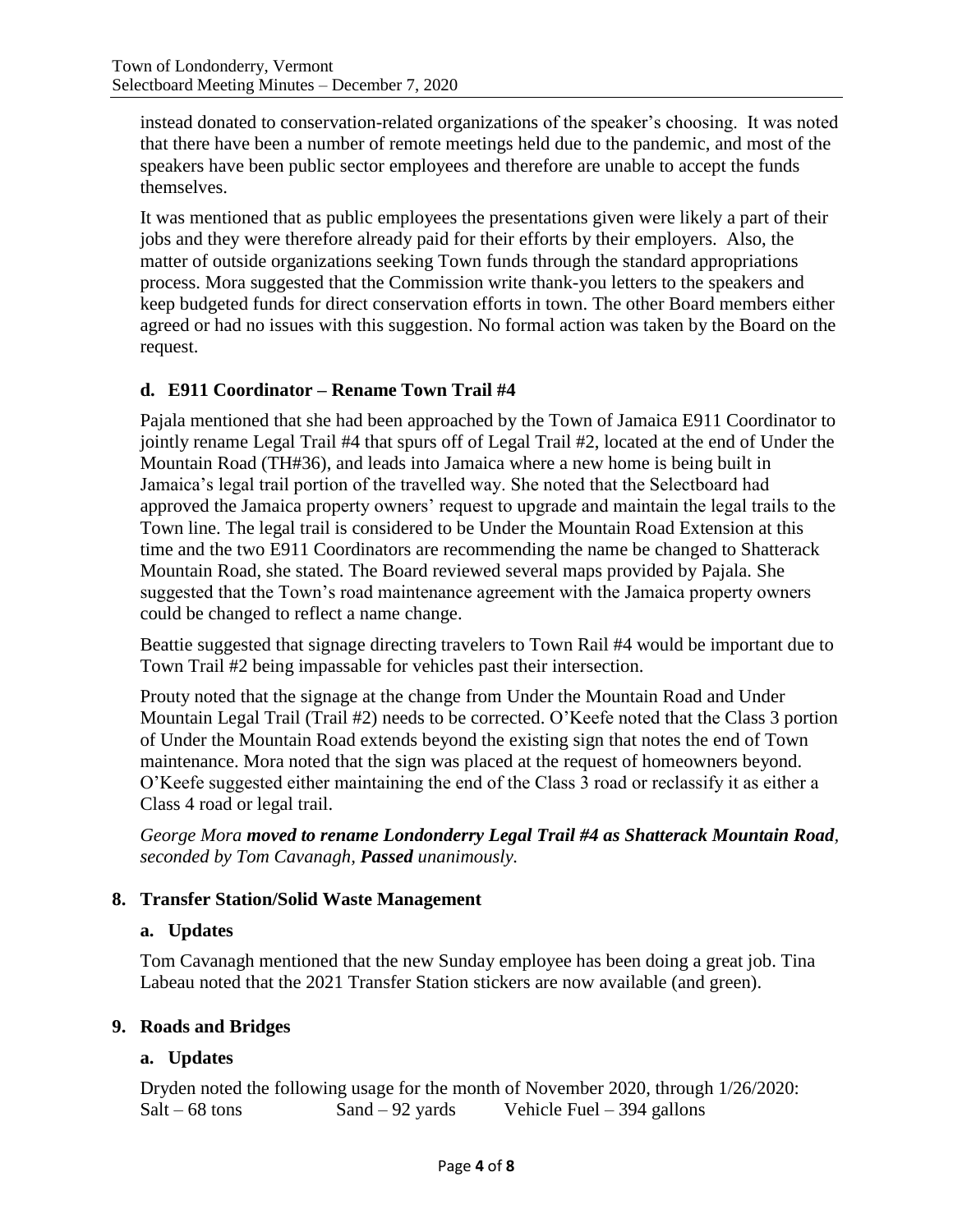Heating fuel (gallons): Town Office Generator 18.5, Transfer Station 140

He mentioned that he had not heard back on the drug test for the new employee, whose CDL test is scheduled for later in the week. Pajala mentioned she'd let him know of the results as soon as she receives them. The next available opening for a CDL test is January 4, 2021 Dryden noted, and that the crew could be in tough shape if he's not legal to operate a Town vehicle. There was discussion about the Town's drug testing policy and the status of Town drivers.

# **10. Old Business**

# **a. Discuss Delinquent Tax Collector fees**

Labeau note that there is no agreement between her and the Town with regard to her recent appointment as Collector of Delinquent taxes. She requested that 3% of the 8% delinquent tax penalty go to her and that the Town retain the 5% balance collected.

*George Mora moved that the delinquent tax rate of 8% be split, with 3% going to the Delinquent tax Collector and the remaining 5% going to the Town, seconded by Tom Cavanagh, Passed unanimously.*

# **b. Discuss bond vote for the Town Office Renovation Project**

O'Keefe reminded the Board of the decision this past May to reschedule the bond vote for the Town Office Renovation Project from the August primary election to March 2021 Town Meeting due to the COVID-19 pandemic. He mentioned that he, Mora and Labeau in reviewing the budget for the coming fiscal year felt that the timing for the rescheduled bond vote, at roughly \$1 million, would still not be appropriate due to ongoing economic factors stemming from the pandemic, and he recommend holding off on the vote once again. O'Keefe noted that construction costs could escalate if the vote is postponed, but that due to long-term bonding this may not be a significant factor. The present high price of building materials was noted and that costs in fact may go down in the future.

Continuation of smaller pieces of the project to keep up project momentum was discussed and encouraged by the Board, and it was mentioned that the buildings reserve fund could be used for that. Examples of priority projects were cleaning out the basement, asbestos remediation, roof work above the Clerk & Treasurer's office, exterior painting and repair. Ways to provide protection of the service window area from weather conditions were discussed.

Grant funding opportunities for the incremental work was briefly discussed. O'Keefe recommended that there be some brain storming to develop a list of projects.

*Taylor Prouty moved to rescind the Board's May 18, 2020 decision to schedule a bond vote for the Town Office renovations for the March 2021 Town Meeting, and instead hold off on scheduling such a bond vote until a later date., seconded by Vincent Annunziata, Passed unanimously.*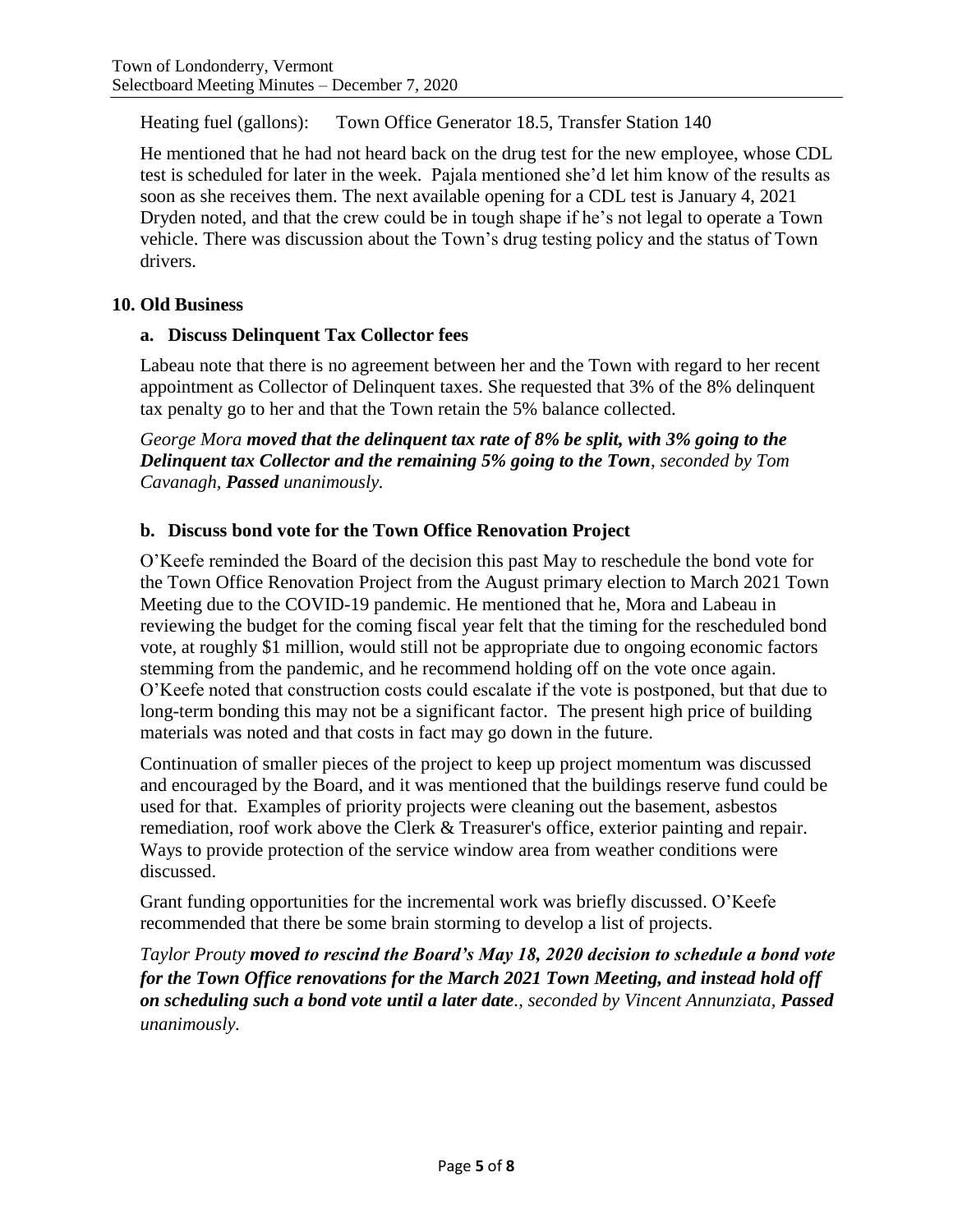# **c. Platt Elevation Project – Consider proposals for construction engineering/oversight**

O'Keefe briefed the Board on the status of the project, noting that because the project engineer had backed out of the project that he had secured proposals from alternate engineers and the proposals were in the meeting packet. He noted that he had heard that day that the primary subcontractor, who would be lifting the building, will not be able to do the project until the spring, so he recommended not acting to hire an alternate engineer at this time.

He said he needed to hear from Vermont Emergency Management on what this delay might mean for the project funding. No action was taken by the Board.

# **d. Ratify 11/16/2020 Board vote regarding Board of Listers Errors & Omissions**

The matter of a Listers error was added to the agenda at the previous regular meeting and therefore required ratification per the Board's Rules of Procedure.

*Taylor Prouty moved to ratify the Board's November 16, 2020 decision to separate SPAN parcels 10888 and 10890 to rectify a Grand List error/omission, seconded by Jim Fleming, passed unanimously.*

# **11. New Business**

### **a. Beautification Committee/Planning Commission presentation on "Welcome to Londonderry" signage**

Planning Commission Chair Sharon Crossman spoke to the Board about recent efforts to enhance the visual appearance of the community, and to replace the four existing Welcome to Londonderry signs at the entryways to the villages. She noted that the Beautification Committee was approached to work on this effort and they did so with a Sign Task Force and recently made a presentation to the Planning Commission on their recommendations.

Beautification Committee member Martha Dale made a presentation to the Board noting that the goal of the Sign task Force was "to enhance the visibility, appeal and 'friendliness' of our town for residents and visitors alike", and she described the efforts to solicit ideas and estimates of cost from several signage designers/ fabricators. She showed and described the four proposals received from generally local vendors.

The Task Force recommended working with Londonderry-based Rick McDonough of Typestries due to his reputation and the quality of local examples of other work he's done. Dale stated that the Town can of course proceed with the sign type and vendor of its choice, but that the Task Force recommended this vendor. She mentioned some of the sign design recommendations and design elements that should be avoided.

Crossman mentioned that the Planning Commission generally concurred with the Task Force's recommendation to work with Typestries. There was a lengthy discussion about how to proceed with this effort and how to fund the new signs. Crossman noted that the Planning Commission is always on the lookout for funding opportunities, and stated that she was not proposing at this time to recommend a Planning Commission budget line item for this effort but was open to it if preferred.

There was discussion about a fundraising effort for the project instead of use of tax dollars. Rich Phelan pledged \$500 for the cause as long as the sign is made by a Londonderry vendor.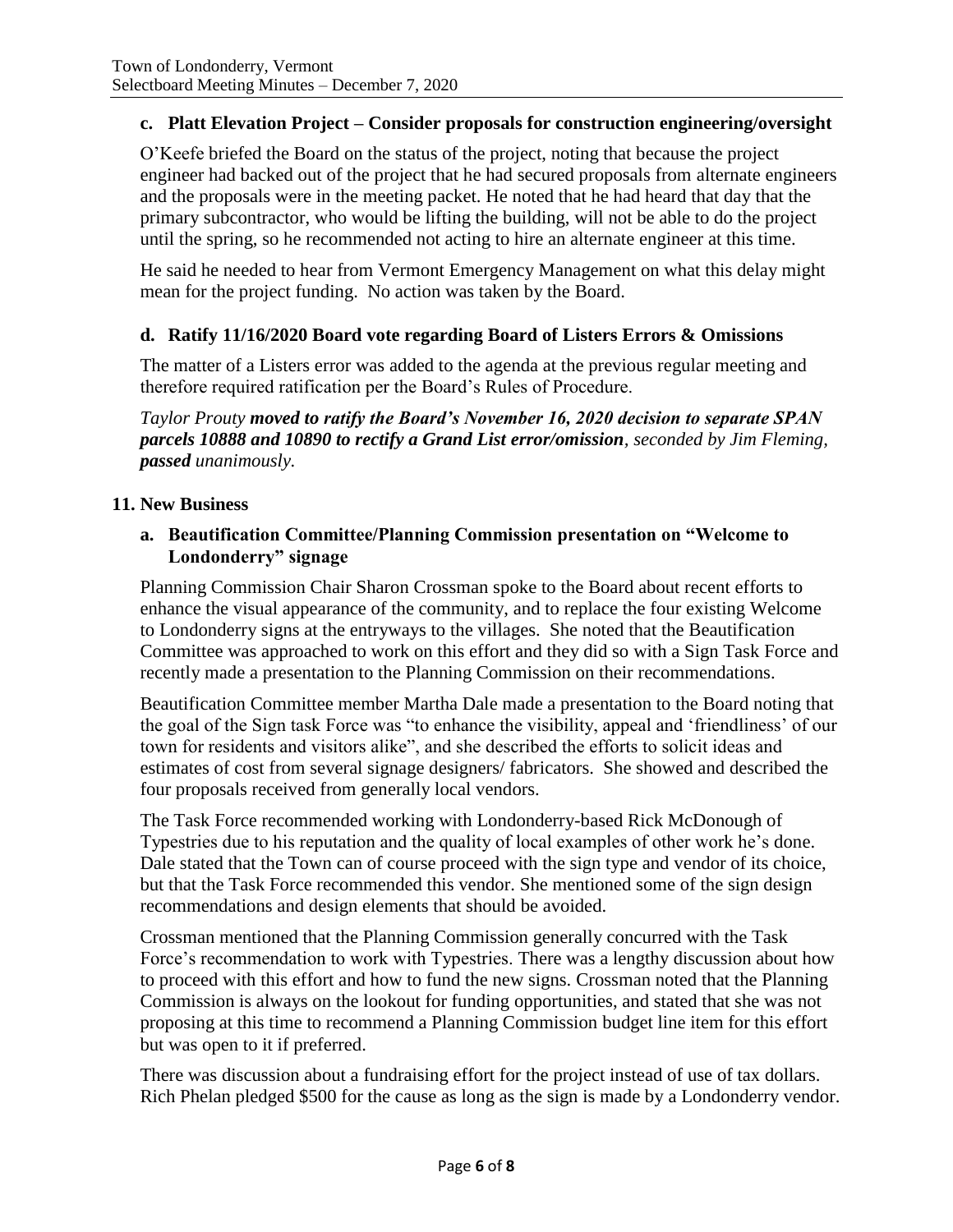Mora recommended going back to the recommended vendor for some design work to help with the fundraising effort, and raised the possibility of the Town matching raised funds.

The question of the legality of the Town accepting gifts for specific projects was raised, and O'Keefe will look into this. Pajala suggested that a Town Meeting voted appropriation might be a preferred way to fund the project.

The Board took no action on the matter. Mora thanked the presenters for their time and efforts, and encouraged them to come up with a formal design for review by the Board.

# **b. Consider new Town Office phone system**

Labeau spoke to a proposal for a voice-over-internet phone system of the Town Office that is expandable, and explained the system capabilities. Overall additional cost is \$10 per month but eventually when adding the Town Garage we could be saving up to \$70 per month due to internet costs for the existing Town Garage service. Issues with connecting the Town Garage with fiber optic cable was discussed. Labeau added that security system upgrades costing about \$825 that were already in the offing would need to be advanced due to the new phone system, though monitoring costs would remain the same.

*Taylor Prouty moved to accept the proposal from VOXO, LLC for provision of a new municipal telephone system and services at the quoted prices, and 2) authorize either the Town Treasurer or Town Administrator to enter into a service agreement on behalf of the Town, and to use \$825 from the Town Building Capital Reserve Fund to upgrade the building security system, seconded by Tom Cavanagh, passed unanimously.*

# **c. Preventive maintenance agreement for Town Office generator**

O'Keefe recalled with the Board the history of the maintenance agreement with Brook Field Service for the Town Office generator, which was installed in December 2018.

*Jim Fleming moved to accept the preventative maintenance agreement from Brook Field Service for annual service of the Town Office generator one time per year, and authorize the Town Administrator to execute the agreement on behalf of the Board, seconded by Tom Cavanagh, passed unanimously.*

# **d. Review bids and award contract for Town Office heating system replacement**

The Board reviewed proposals received for replacement of the Town Office boiler, which is in need of immediate replacement. Mora noted that the low bid called for retaining the existing burner while replacing all of the other elements of the boiler system. Carroll Mechanical is familiar with the system which may explain his fine-tuned proposal.

*Taylor Prouty moved to 1) accept the bid from Carroll Mechanical, Inc. for replacement of the Town Office boiler heating system in the amount of up to \$7,300, 2) authorize the Town Administrator to enter into a contract agreement for these services on behalf of the Town, and 3) authorize the expenditure to be paid from the Town Building Reserve Fund, seconded by Tom Cavanagh, passed unanimously.*